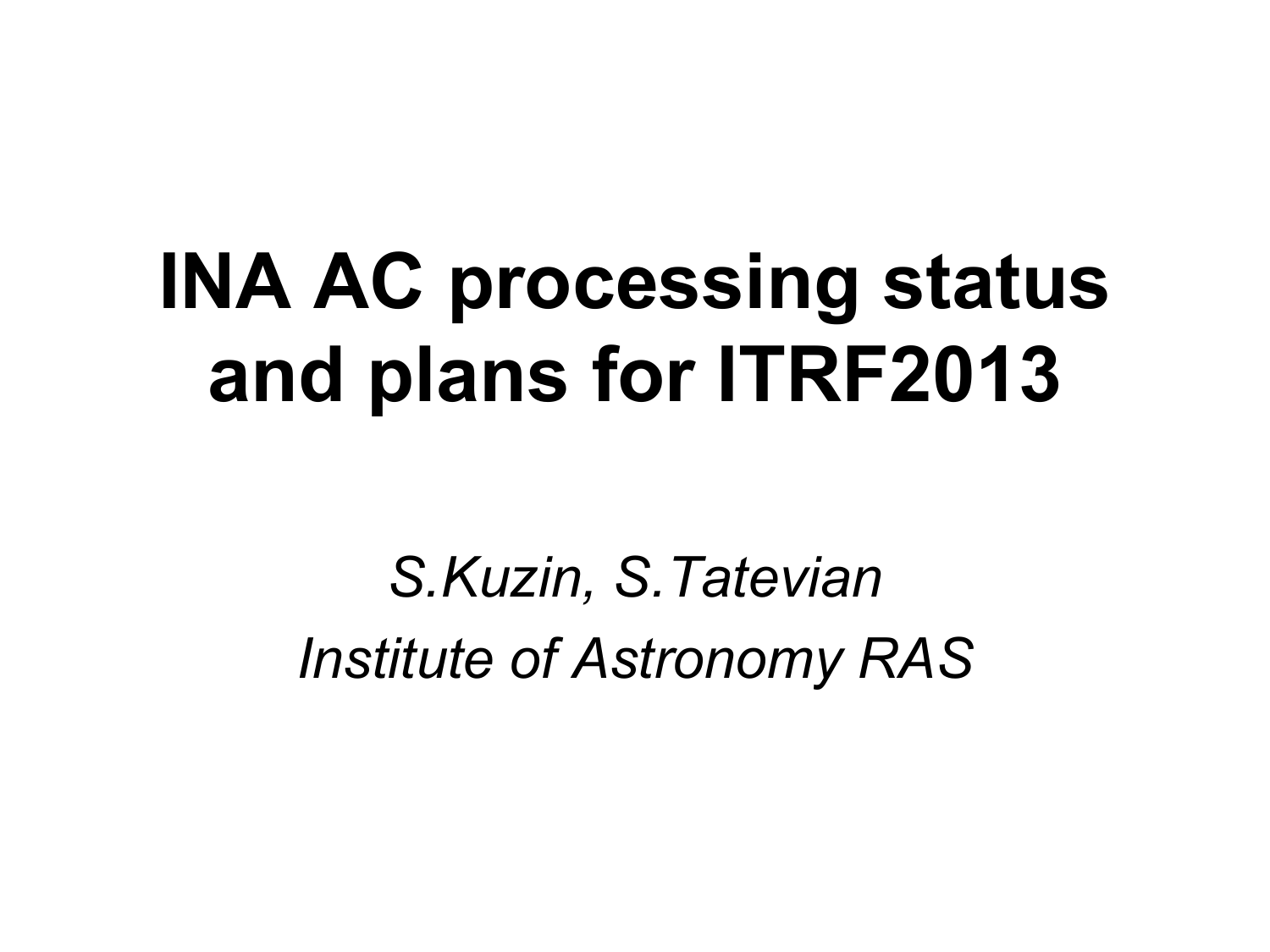## INASAN products delivered to the IDS (April 2013)

| <b>Product</b>                                   | <b>Latest version</b> | <b>Span</b>     |
|--------------------------------------------------|-----------------------|-----------------|
| <b>Sinex weekly</b><br>free-network<br>solutions | inawd07               | 1993.0 - 2013.1 |
| <b>Geocenter time</b><br>series                  | ina10wd01             | 1993.0 - 2012.8 |
| <b>EOP</b> time series                           | ina10wd01             | 1993.0 - 2012.8 |
| <b>STCD</b> time<br>series                       | ina12wd01             | 1993.0 - 2012.8 |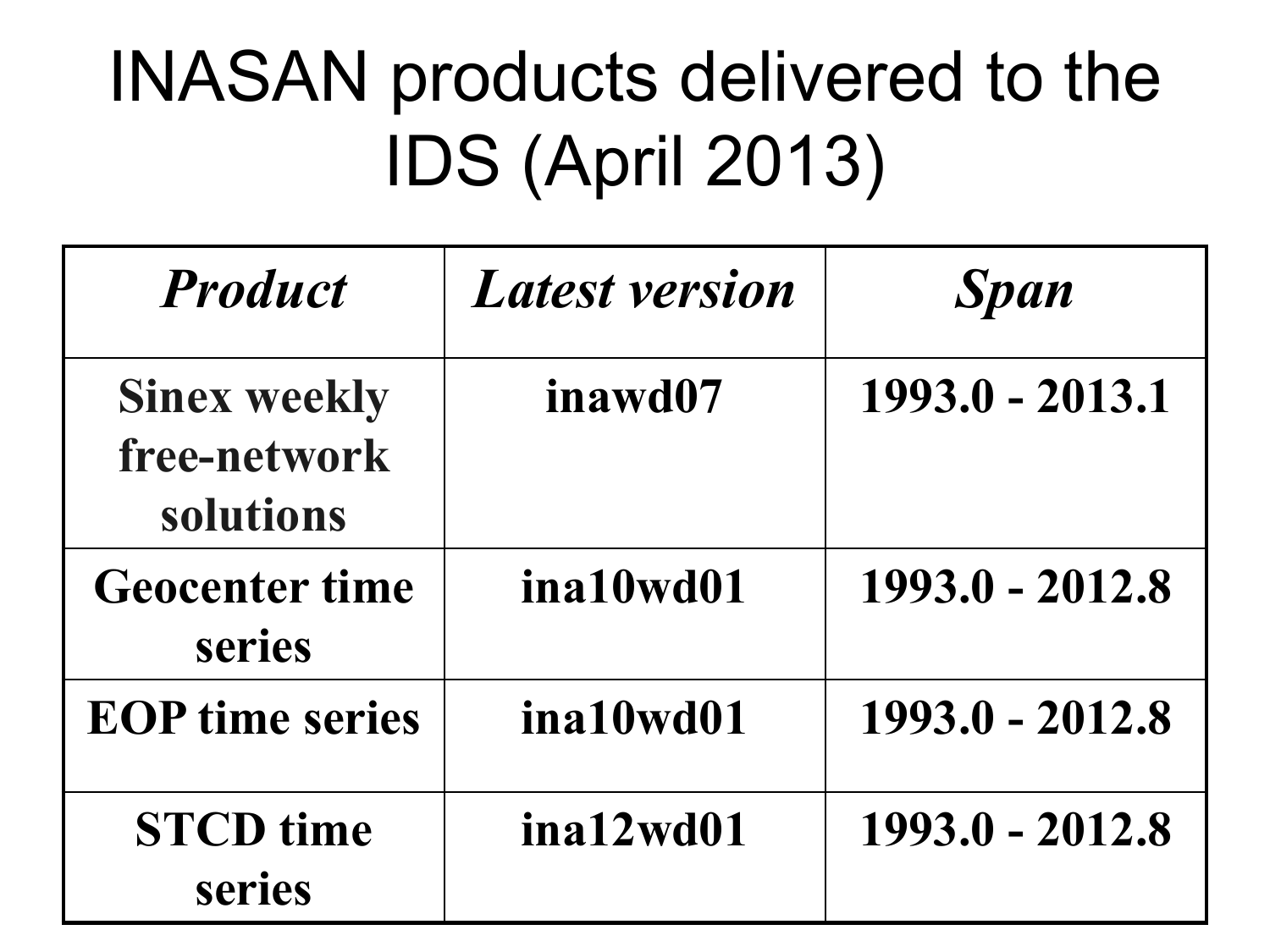## **Summary of changes wrt. ITRF2008 submissions**

|                                                                                                       | For<br><b>ITRF2013</b>                                                  | <b>Current</b><br>processing                                            | For<br><b>ITRF2008</b>                                                  |
|-------------------------------------------------------------------------------------------------------|-------------------------------------------------------------------------|-------------------------------------------------------------------------|-------------------------------------------------------------------------|
| <b>Software</b>                                                                                       | <b>GIPSY-OASIS II</b><br>(version 6.2)                                  | <b>GIPSY-OASIS II</b><br>(yersion 6.1.2)                                | <b>GIPSY-OASIS II</b><br>(version 4.03)                                 |
| <b>SINEX method</b>                                                                                   | <b>COV</b>                                                              | <b>COV</b>                                                              | <b>COV</b>                                                              |
| <b>Satellites</b><br>included in<br><b>weekly Sinex</b>                                               | <b>All satellites</b><br>(Jason1?)                                      | <b>SPOT 4,5;</b><br>Cryosat2, Jason2<br>(no HY2A)                       | <b>SPOT 2,3,4,5;</b><br>T/P; Envisat                                    |
| <b>Arc</b> cut<br><b>Arc</b> lengths<br><b>Handle of</b><br>manoeuvers<br><b>Handle of data lacks</b> | 1 day<br>delete data before or<br>after the maneuver<br><b>Not</b> used | 1 day<br>delete data before or<br>after the maneuver<br><b>Not</b> used | 1 day<br>delete data before or<br>after the maneuver<br><b>Not</b> used |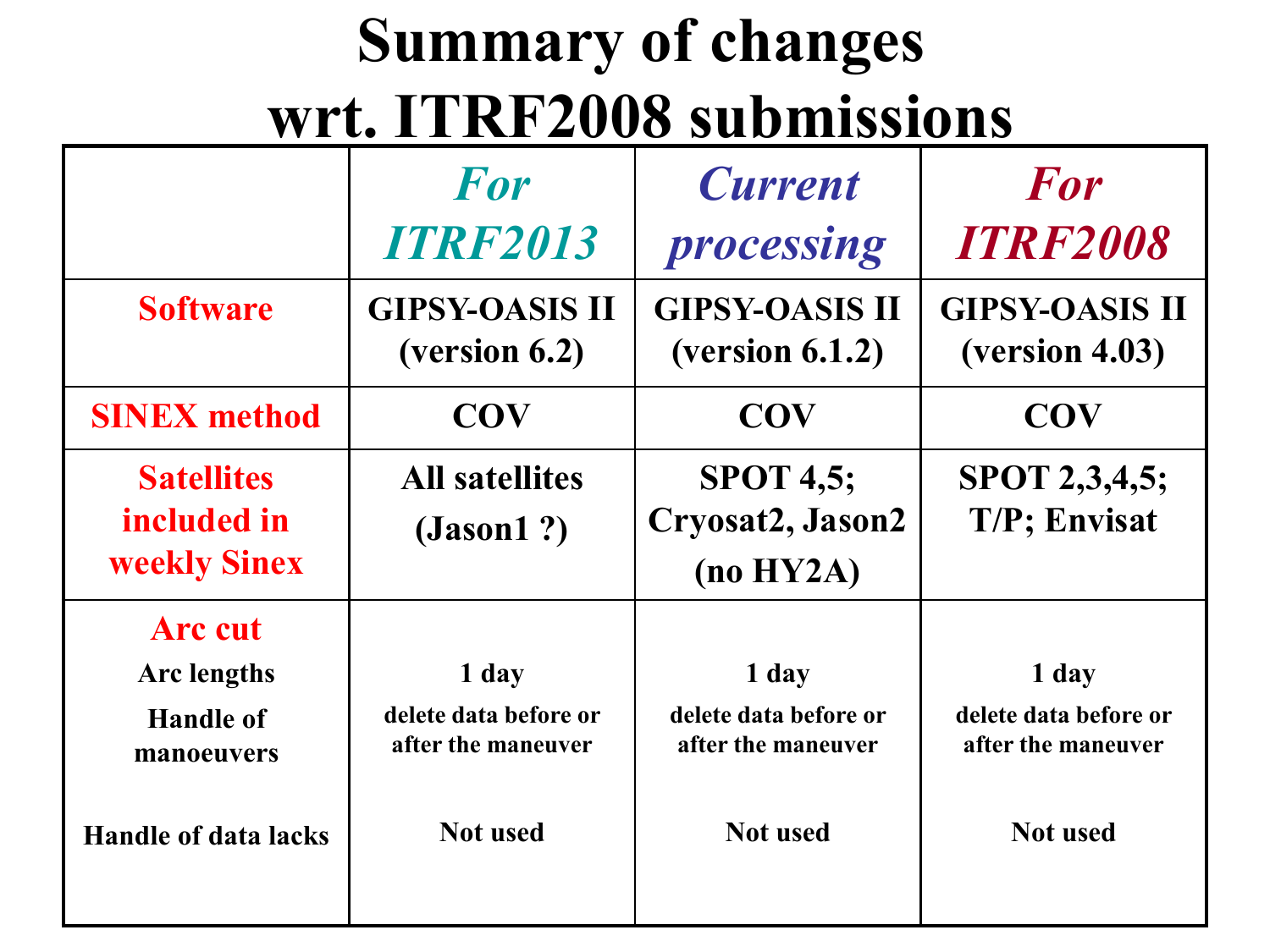|                                                                                                                                          | For<br><b>ITRF2013</b>                                                         | <b>Current</b><br>processing                                               | For<br><b>ITRF2008</b>                                                  |
|------------------------------------------------------------------------------------------------------------------------------------------|--------------------------------------------------------------------------------|----------------------------------------------------------------------------|-------------------------------------------------------------------------|
| <b>Reference</b><br>system<br><b>Polar motion and</b><br>UT1<br><b>DORIS</b> coordinates<br><b>SLR</b> coordinates                       | <b>IERS</b> bulletin A<br><b>ITRF2008</b><br><b>Not</b> used                   | <b>IERS</b> bulletin A<br><b>ITRF2008</b><br><b>Not</b> used               | <b>IERS</b> bulletin <b>B</b><br><b>ITRF2005</b><br>Not used            |
| <b>Displacement of</b><br>reference point<br><b>Earth tides</b><br><b>Atmospheric tides</b><br><b>Ocean loading</b><br><b>Pole tides</b> | <b>IERS2010</b><br><b>Not applied</b><br><b>FES2004 (?)</b><br><b>IERS2010</b> | <b>IERS2010</b><br><b>Not applied</b><br><b>FES2004</b><br><b>IERS2010</b> | <b>IERS2003</b><br><b>Not applied</b><br><b>CSR3</b><br><b>IERS2003</b> |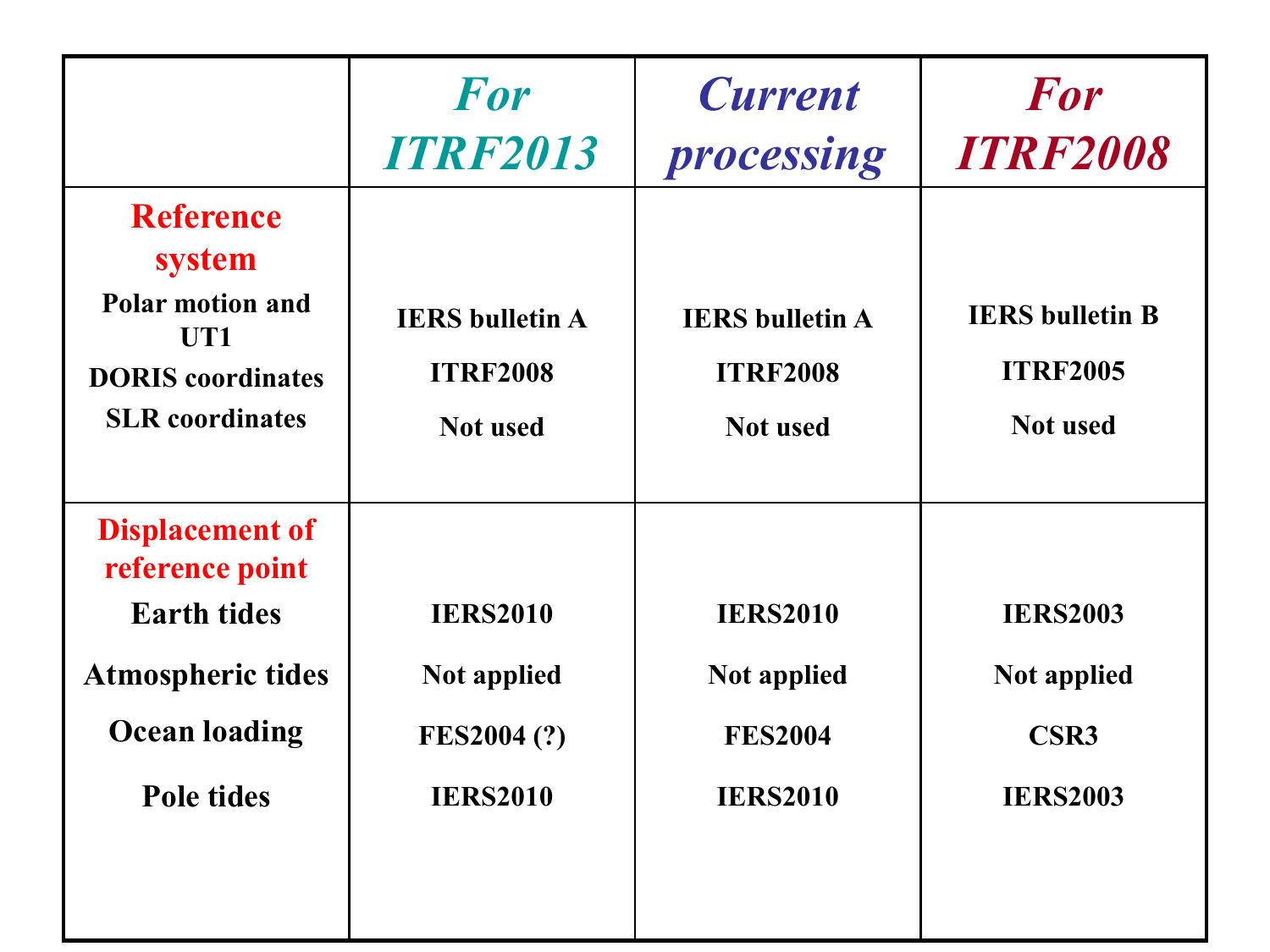|                                        | <b>For</b><br><b>ITRF2013</b> | <b>Current</b><br>processing | For<br><b>ITRF2008</b>     |
|----------------------------------------|-------------------------------|------------------------------|----------------------------|
| <b>Satellite reference</b>             |                               |                              |                            |
| <b>Mass and center of</b><br>gravity   | <b>CNES files at CDDIS</b>    | <b>CNES files at CDDIS</b>   | <b>CNES files at CDDIS</b> |
| Satellite center of mass -             | <b>Applied from DORIS</b>     | <b>Applied from DORIS</b>    | <b>Applied from DORIS</b>  |
| antenna phase center<br>correction     | data                          | data                         | data                       |
| <b>Attitude model</b>                  | Satellite dependent           | <b>Satellite dependent</b>   | Satellite dependent        |
| <b>Gravity</b>                         |                               |                              |                            |
| <b>Gravity field (static)</b>          | $\boldsymbol{v}$              | GGM02C (120*120)             | GGM01C (120x120)           |
| <b>Gravity field (time</b><br>varying) | <b>Not applied</b>            | <b>Not applied</b>           | <b>Not applied</b>         |
| <b>Earth tides</b>                     | <b>IERS2010</b>               | <b>IERS2010</b>              | <b>IERS2003</b>            |
| <b>Pole tides</b>                      | <b>IERS2010</b>               | <b>IERS2010</b>              | <b>IERS2003</b>            |
| <b>Ocean tides</b>                     | <b>IERS2010</b>               | <b>IERS2010</b>              | <b>IERS2003</b>            |
| <b>Atmospheric tides</b>               | <b>Not applied</b>            | <b>Not applied</b>           | <b>Not applied</b>         |
| <b>Atmospheric gravity</b>             | Not applied                   | <b>Not applied</b>           | <b>Not applied</b>         |
| <b>Third bodies</b>                    | $sun + moon + planets$        | $sun + moon + planets$       | $sun + moon + planets$     |
|                                        | (DE421)                       | (DE421)                      | (DE405)                    |
|                                        |                               |                              |                            |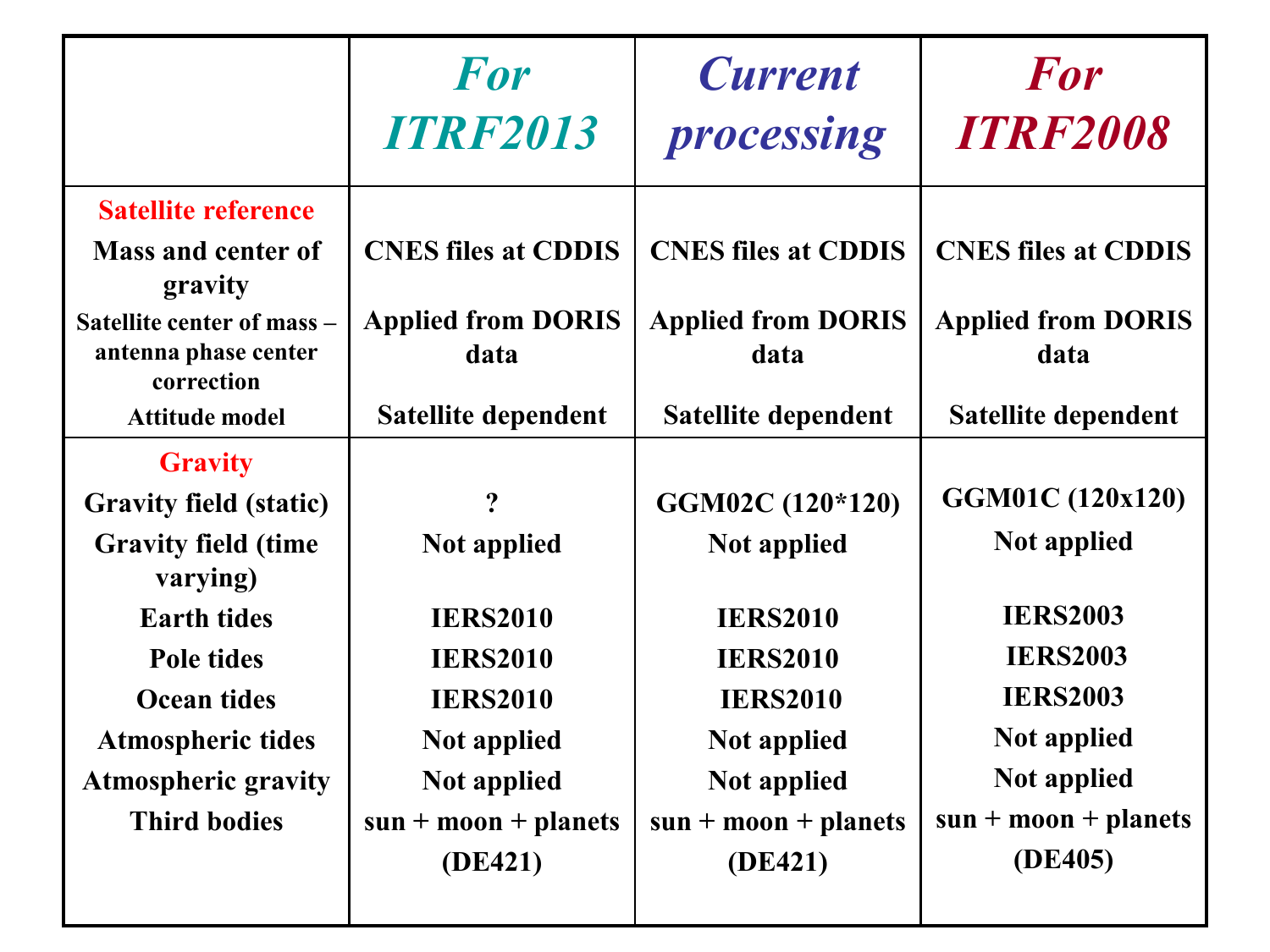|                                                                                                                                                                                                                                                  | For                                                                                                                                                                          | <b>Current</b>                                                                                                                                                                             | For                                                                                                                                                                 |
|--------------------------------------------------------------------------------------------------------------------------------------------------------------------------------------------------------------------------------------------------|------------------------------------------------------------------------------------------------------------------------------------------------------------------------------|--------------------------------------------------------------------------------------------------------------------------------------------------------------------------------------------|---------------------------------------------------------------------------------------------------------------------------------------------------------------------|
|                                                                                                                                                                                                                                                  | <b>ITRF2013</b>                                                                                                                                                              | processing                                                                                                                                                                                 | <b>ITRF2008</b>                                                                                                                                                     |
| <b>Surface forces</b><br>and empiricals<br><b>Radiation pressure</b><br>model<br><b>Radiation pressure</b><br>scale coefficient<br><b>Earth radiation</b><br><b>Atmospheric density</b><br>model<br><b>Drag coefficients</b><br>1/rev empiricals | Apriori<br>from CNES at IDS<br><b>Fixing</b><br>satellite dependent<br>Applied (albedo)<br>DTM2000 (?)<br>Satellite dependent<br>cross-track and along-<br>track (1 per day) | Apriori<br>from CNES at IDS<br><b>Fixing</b><br>satellite dependent<br>Applied (albedo)<br><b>DTM2000</b><br><b>Satellite dependent</b><br>cross-track and along-<br>track (1 per day day) | Apriori<br>from CNES at IDS<br>Fixing<br>satellite dependent<br>Applied (albedo)<br>DTM94<br>Satellite dependent<br>cross-track and along-<br>track (1 per day day) |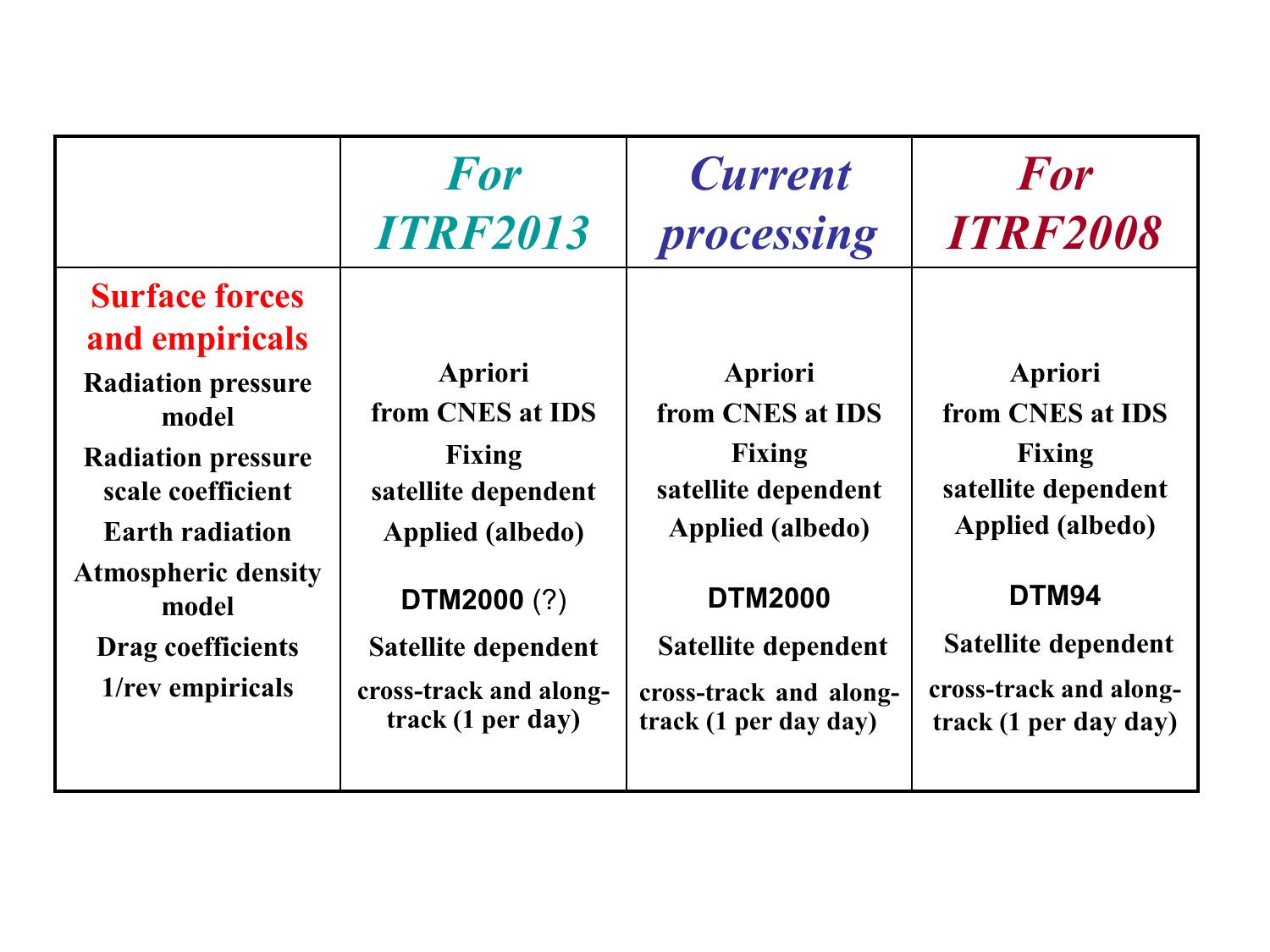|                                                     | <b>For</b><br><b>ITRF2013</b>                                                | <b>Current</b><br>processing                                                 | For<br><b>ITRF2008</b>                                                       |
|-----------------------------------------------------|------------------------------------------------------------------------------|------------------------------------------------------------------------------|------------------------------------------------------------------------------|
| <b>DORIS</b><br>measurerements                      |                                                                              |                                                                              |                                                                              |
| <b>Troposphere</b><br>correction                    | $\boldsymbol{\mathcal{P}}$                                                   | <b>Niell</b>                                                                 | Lanyi                                                                        |
| <b>Frequency</b>                                    | $\boldsymbol{v}$                                                             | $\overline{?}$                                                               | $\boldsymbol{\mathsf{P}}$                                                    |
| <b>Relativity</b>                                   | applied                                                                      | applied                                                                      | applied                                                                      |
| <b>SAA</b>                                          | ?                                                                            | JA1 data not used                                                            | JA1 data not used                                                            |
| Weight                                              | satellite dependent                                                          | satellite dependent                                                          | satellite dependent                                                          |
| <b>Elevation angle cutoff</b>                       |                                                                              | 15 degrees                                                                   | 15 degrees                                                                   |
| Downweighting law                                   | $WGHT = WGHT *$<br>$(EL+1)**2 / ((EL+1)**2$<br>$+$ cutoff),<br>cutoff = $18$ | $WGHT = WGHT *$<br>$(EL+1)**2 / ((EL+1)**2$<br>$+$ cutoff),<br>$cutoff = 18$ | $WGHT = WGHT *$<br>$(EL+1)**2 / ((EL+1)**2$<br>$+$ cutoff),<br>$cutoff = 18$ |
| Vector from center of<br>mass to center of<br>phase | applied from data<br>files                                                   | applied from data<br><b>files</b>                                            | applied from data<br>files                                                   |
| <b>Datation bias</b>                                | not used                                                                     | not used                                                                     | not used                                                                     |
| <b>SLR</b> measurements                             | not used                                                                     | not used                                                                     | not used                                                                     |